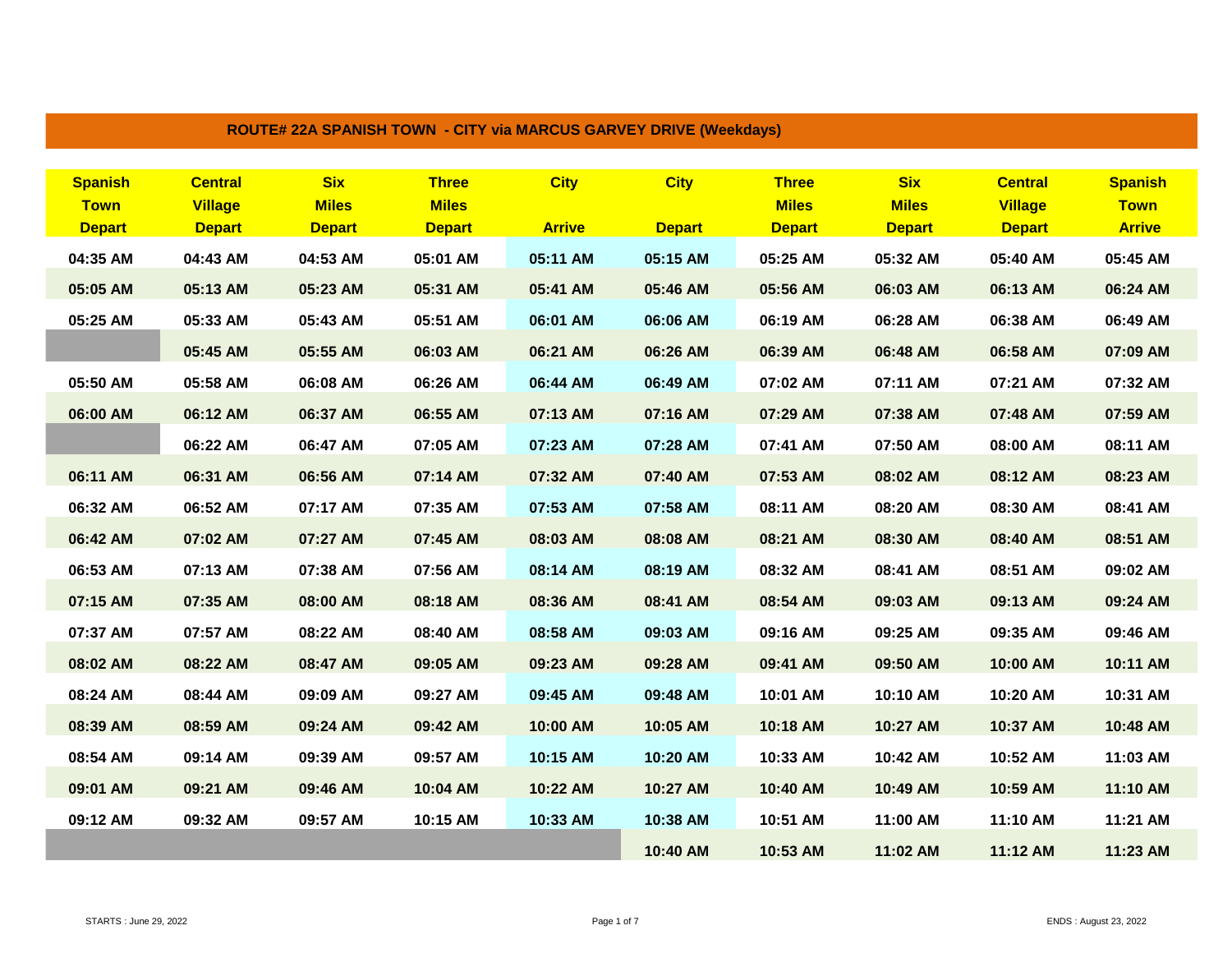| 09:32 AM | 09:52 AM | 10:17 AM | 10:35 AM | 10:53 AM | 11:01 AM | 11:14 AM | 11:23 AM | 11:33 AM | 11:44 AM |
|----------|----------|----------|----------|----------|----------|----------|----------|----------|----------|
| 09:52 AM | 10:12 AM | 10:37 AM | 10:55 AM | 11:13 AM | 11:18 AM | 11:31 AM | 11:40 AM | 11:50 AM | 12:01 PM |
| 10:12 AM | 10:32 AM | 10:57 AM | 11:15 AM | 11:33 AM | 11:38 AM | 11:51 AM | 12:00 PM | 12:10 PM | 12:22 PM |
| 10:32 AM | 10:52 AM | 11:17 AM | 11:35 AM | 11:53 AM | 11:58 AM | 12:11 PM | 12:20 PM | 12:35 PM | 12:47 PM |
| 10:52 AM | 11:12 AM | 11:37 AM | 11:55 AM | 12:13 PM | 12:21 PM | 12:36 PM | 12:45 PM | 01:00 PM | 01:12 PM |
| 11:12 AM | 11:32 AM | 11:57 AM | 12:15 PM | 12:25 PM | 12:33 PM | 12:48 PM | 12:57 PM | 01:12 PM | 01:24 PM |
| 11:22 AM | 11:42 AM | 12:07 PM | 12:17 PM | 12:27 PM | 12:35 PM | 12:50 PM | 12:59 PM | 01:14 PM | 01:26 PM |
| 11:27 AM | 11:47 AM | 12:12 PM | 12:22 PM | 12:32 PM | 12:40 PM | 12:55 PM | 01:04 PM | 01:19 PM | 01:31 PM |
| 11:32 AM | 11:52 AM | 12:17 PM | 12:27 PM | 12:37 PM | 12:45 PM | 01:00 PM | 01:09 PM | 01:24 PM | 01:36 PM |
| 11:47 AM | 12:07 PM | 12:22 PM | 12:32 PM | 12:42 PM | 12:50 PM | 01:05 PM | 01:14 PM | 01:29 PM | 01:41 PM |
| 12:07 PM | 12:27 PM | 12:42 PM | 12:52 PM | 01:02 PM | 01:10 PM | 01:25 PM | 01:34 PM | 01:49 PM | 02:01 PM |
| 12:27 PM | 12:47 PM | 01:02 PM | 01:12 PM | 01:22 PM | 01:30 PM | 01:45 PM | 01:54 PM | 02:09 PM | 02:21 PM |
| 12:47 PM | 01:07 PM | 01:22 PM | 01:32 PM | 01:42 PM | 01:45 PM | 02:00 PM | 02:09 PM | 02:24 PM | 02:36 PM |
| 01:12 PM | 01:32 PM | 01:47 PM | 01:57 PM | 02:07 PM | 02:10 PM | 02:25 PM | 02:34 PM | 02:49 PM | 03:01 PM |
| 01:27 PM | 01:47 PM | 02:02 PM | 02:12 PM | 02:22 PM | 02:30 PM | 02:45 PM | 02:54 PM | 03:09 PM | 03:21 PM |
| 01:34 PM | 01:54 PM | 02:09 PM | 02:19 PM | 02:29 PM | 02:37 PM | 02:52 PM | 03:01 PM | 03:16 PM | 03:28 PM |
| 01:40 PM | 02:00 PM | 02:15 PM | 02:25 PM | 02:35 PM |          |          |          |          |          |
| 01:38 PM | 01:58 PM | 02:13 PM | 02:23 PM | 02:33 PM | 02:41 PM | 02:56 PM | 03:05 PM | 03:20 PM | 03:32 PM |
| 01:48 PM | 02:08 PM | 02:23 PM | 02:33 PM | 02:43 PM | 02:51 PM | 03:06 PM | 03:15 PM | 03:30 PM | 03:42 PM |
| 02:08 PM | 02:28 PM | 02:43 PM | 02:53 PM | 03:03 PM | 03:11 PM | 03:26 PM | 03:35 PM | 03:50 PM | 04:02 PM |
| 02:28 PM | 02:48 PM | 03:03 PM | 03:13 PM | 03:23 PM | 03:31 PM | 03:46 PM | 03:55 PM | 04:10 PM | 04:22 PM |
| 02:46 PM | 03:06 PM | 03:21 PM | 03:31 PM | 03:41 PM | 03:49 PM | 04:04 PM | 04:13 PM | 04:28 PM | 04:43 PM |
| 03:11 PM | 03:31 PM | 03:46 PM | 03:56 PM | 04:06 PM | 04:14 PM | 04:29 PM | 04:38 PM | 04:48 PM | 05:03 PM |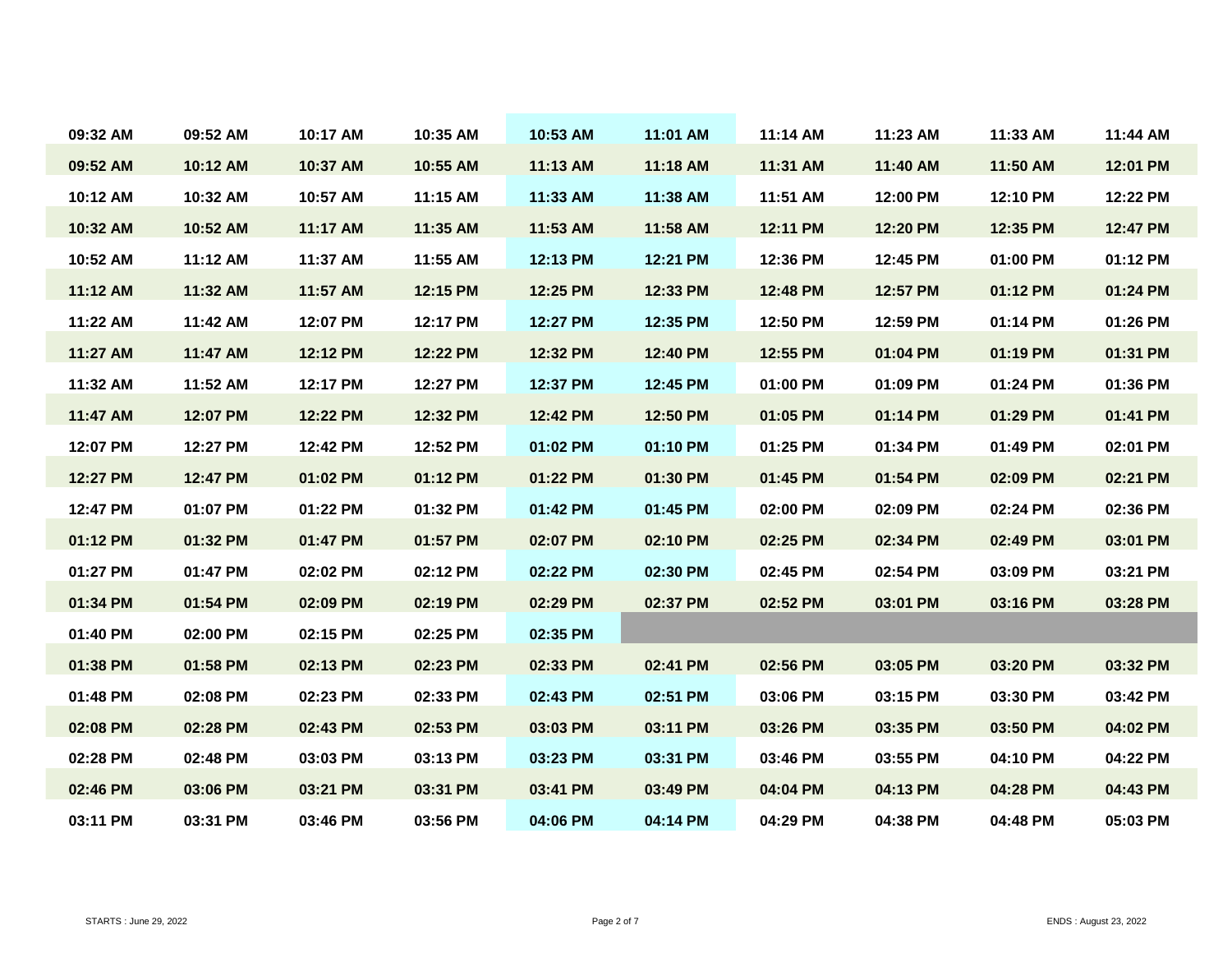| 03:29 PM | 03:49 PM | 04:04 PM | 04:14 PM | 04:24 PM | 04:32 PM | 04:49 PM | 04:58 PM | 05:08 PM | 05:23 PM |
|----------|----------|----------|----------|----------|----------|----------|----------|----------|----------|
| 03:38 PM | 03:58 PM | 04:13 PM | 04:23 PM | 04:33 PM | 04:41 PM | 04:58 PM | 05:07 PM | 05:17 PM | 05:32 PM |
| 03:47 PM | 04:07 PM | 04:22 PM | 04:32 PM | 04:42 PM | 04:50 PM | 05:07 PM | 05:16 PM | 05:26 PM | 05:41 PM |
| 03:57 PM | 04:17 PM | 04:27 PM | 04:37 PM | 04:47 PM | 04:55 PM | 05:12 PM | 05:21 PM | 05:31 PM | 05:46 PM |
| 04:12 PM | 04:32 PM | 04:42 PM | 04:52 PM | 05:02 PM | 05:10 PM | 05:27 PM | 05:36 PM | 05:46 PM | 06:01 PM |
| 04:30 PM | 04:50 PM | 05:00 PM | 05:10 PM | 05:20 PM | 05:28 PM | 05:45 PM | 05:54 PM | 06:04 PM | 06:19 PM |
| 04:48 PM | 05:08 PM | 05:18 PM | 05:28 PM | 05:38 PM | 05:46 PM | 06:03 PM | 06:12 PM | 06:22 PM | 06:37 PM |
| 05:06 PM | 05:26 PM | 05:36 PM | 05:46 PM | 05:56 PM | 06:04 PM | 06:21 PM | 06:30 PM | 06:40 PM | 06:55 PM |
| 05:24 PM | 05:44 PM | 05:54 PM | 06:04 PM | 06:14 PM | 06:22 PM | 06:39 PM | 06:48 PM | 06:58 PM | 07:13 PM |
| 05:33 PM | 05:53 PM | 06:03 PM | 06:13 PM | 06:23 PM | 06:31 PM | 06:48 PM | 06:57 PM | 07:07 PM | 07:22 PM |
| 05:42 PM | 06:02 PM | 06:12 PM | 06:22 PM | 06:32 PM | 06:40 PM | 06:57 PM | 07:06 PM | 07:16 PM | 07:31 PM |
| 05:57 PM | 06:17 PM | 06:27 PM | 06:37 PM | 06:47 PM | 06:55 PM | 07:12 PM | 07:21 PM | 07:31 PM | 07:40 PM |
| 06:12 PM | 06:32 PM | 06:42 PM | 06:52 PM | 07:02 PM | 07:10 PM | 07:27 PM | 07:36 PM | 07:45 PM | 07:54 PM |
| 06:27 PM | 06:47 PM | 06:57 PM | 07:07 PM | 07:17 PM | 07:25 PM | 07:42 PM | 07:49 PM | 07:58 PM | 08:07 PM |
| 06:42 PM | 07:02 PM | 07:12 PM | 07:22 PM | 07:32 PM | 07:37 PM | 07:49 PM | 07:56 PM | 08:05 PM | 08:14 PM |
| 06:57 PM | 07:17 PM | 07:27 PM | 07:37 PM | 07:47 PM | 07:50 PM | 08:02 PM | 08:09 PM | 08:18 PM | 08:27 PM |
| 07:15 PM | 07:35 PM | 07:45 PM | 07:55 PM | 08:05 PM | 08:10 PM | 08:22 PM | 08:29 PM | 08:38 PM | 08:47 PM |
| 07:33 PM | 07:43 PM | 07:53 PM | 08:03 PM | 08:13 PM | 08:35 PM | 08:47 PM | 08:54 PM | 09:03 PM | 09:12 PM |
| 07:53 PM | 08:03 PM | 08:13 PM | 08:23 PM | 08:33 PM | 08:50 PM | 09:02 PM | 09:09 PM | 09:18 PM | 09:27 PM |
| 08:13 PM | 08:23 PM | 08:33 PM | 08:43 PM | 08:53 PM | 08:56 PM | 09:08 PM | 09:15 PM | 09:24 PM | 09:33 PM |
| 08:33 PM | 08:43 PM | 08:53 PM | 09:03 PM | 09:13 PM | 09:15 PM | 09:27 PM | 09:34 PM | 09:43 PM | 09:52 PM |
| 08:53 PM | 09:03 PM | 09:13 PM | 09:23 PM | 09:33 PM | 09:38 PM | 09:48 PM | 09:55 PM | 10:03 PM | 10:12 PM |
| 09:35 PM | 09:45 PM | 09:54 PM | 10:04 PM | 10:14 PM |          |          |          |          |          |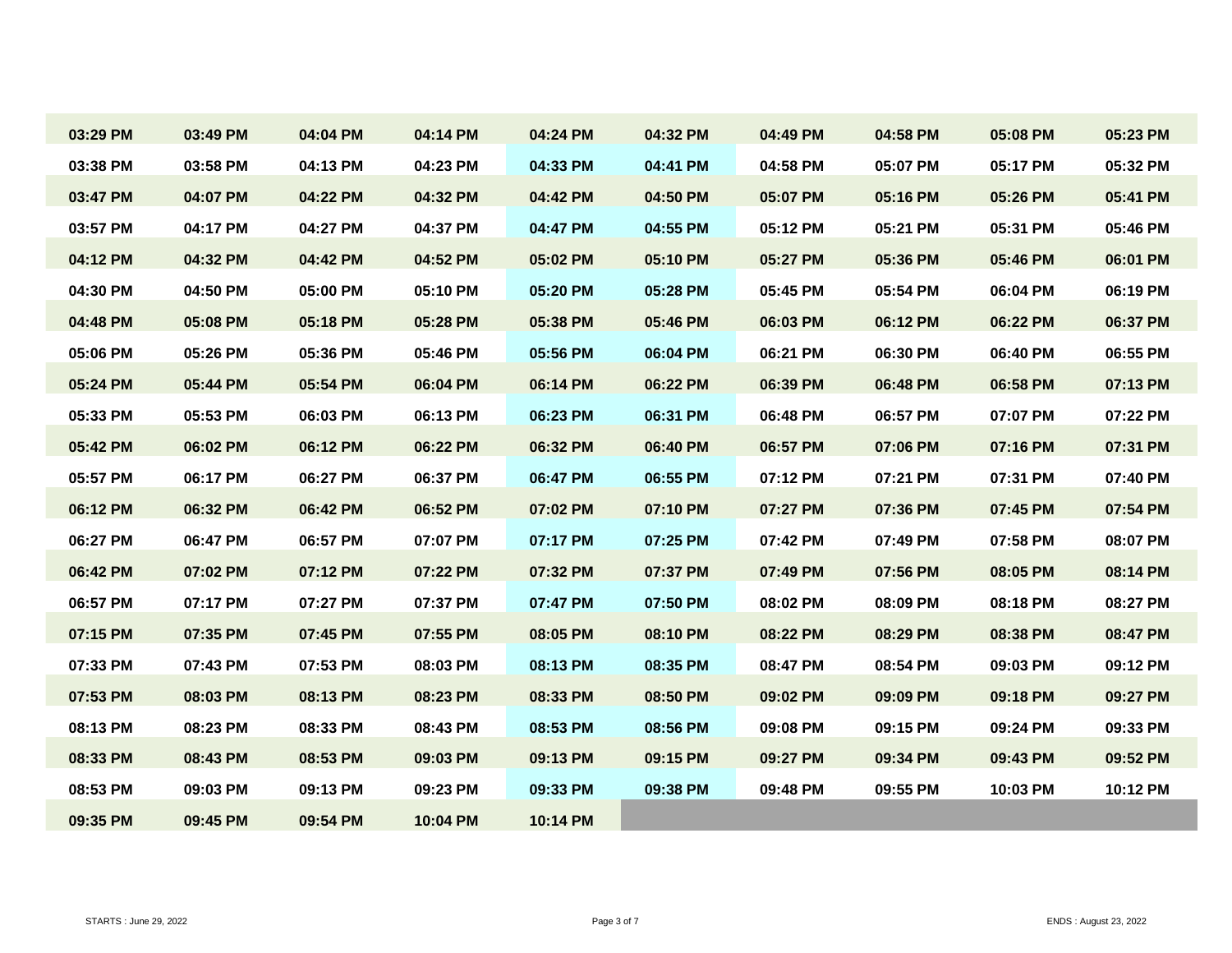| <b>ROUTE# 22A SPANISH TOWN - CITY via MARCUS GARVEY DRIVE (Saturday)</b> |                                 |                               |                               |               |               |                               |                               |                                 |                              |  |
|--------------------------------------------------------------------------|---------------------------------|-------------------------------|-------------------------------|---------------|---------------|-------------------------------|-------------------------------|---------------------------------|------------------------------|--|
| <b>Town</b><br><b>Depart</b>                                             | <b>Village</b><br><b>Depart</b> | <b>Miles</b><br><b>Depart</b> | <b>Miles</b><br><b>Depart</b> | <b>Arrive</b> | <b>Depart</b> | <b>Miles</b><br><b>Depart</b> | <b>Miles</b><br><b>Depart</b> | <b>Village</b><br><b>Depart</b> | <b>Town</b><br><b>Arrive</b> |  |
| 05:25 AM                                                                 | 05:38 AM                        | 05:51 AM                      | 06:00 AM                      | 06:18 AM      | 06:23 AM      | 06:36 AM                      | 06:45 AM                      | 06:55 AM                        | 07:08 AM                     |  |
| 05:55 AM                                                                 | 06:08 AM                        | 06:21 AM                      | 06:30 AM                      | 06:48 AM      | 06:53 AM      | 07:06 AM                      | 07:15 AM                      | 07:25 AM                        | 07:38 AM                     |  |
| 06:25 AM                                                                 | 06:38 AM                        | 06:51 AM                      | 07:00 AM                      | 07:18 AM      | 07:23 AM      | 07:36 AM                      | 07:45 AM                      | 07:55 AM                        | 08:08 AM                     |  |
| 06:55 AM                                                                 | 07:08 AM                        | 07:21 AM                      | 07:30 AM                      | 07:48 AM      | 07:53 AM      | 08:06 AM                      | 08:15 AM                      | 08:25 AM                        | 08:38 AM                     |  |
| 07:22 AM                                                                 | 07:35 AM                        | 07:48 AM                      | 07:57 AM                      | 08:15 AM      | 08:20 AM      | 08:33 AM                      | 08:42 AM                      | 08:52 AM                        | 09:05 AM                     |  |
| 07:49 AM                                                                 | 08:02 AM                        | 08:15 AM                      | 08:24 AM                      | 08:42 AM      | 08:47 AM      | 09:00 AM                      | 09:09 AM                      | 09:19 AM                        | 09:32 AM                     |  |
| 08:16 AM                                                                 | 08:29 AM                        | 08:42 AM                      | 08:51 AM                      | 09:09 AM      | 09:14 AM      | 09:27 AM                      | 09:36 AM                      | 09:46 AM                        | 09:59 AM                     |  |
| 08:43 AM                                                                 | 08:56 AM                        | 09:09 AM                      | 09:18 AM                      | 09:36 AM      | 09:41 AM      | 09:54 AM                      | 10:03 AM                      | 10:13 AM                        | 10:26 AM                     |  |
| 09:10 AM                                                                 | 09:23 AM                        | 09:36 AM                      | 09:45 AM                      | 10:03 AM      | 10:08 AM      | 10:21 AM                      | 10:30 AM                      | 10:40 AM                        | 10:53 AM                     |  |
| 09:37 AM                                                                 | 09:50 AM                        | 10:03 AM                      | 10:12 AM                      | 10:30 AM      | 10:35 AM      | 10:48 AM                      | 10:57 AM                      | 11:07 AM                        | 11:20 AM                     |  |
| 10:04 AM                                                                 | 10:17 AM                        | 10:30 AM                      | 10:39 AM                      | 10:57 AM      | 11:02 AM      | 11:15 AM                      | 11:24 AM                      | 11:34 AM                        | 11:47 AM                     |  |
| 10:31 AM                                                                 | 10:44 AM                        | 10:57 AM                      | 11:06 AM                      | 11:24 AM      | 11:29 AM      | 11:42 AM                      | 11:51 AM                      | 12:01 PM                        | 12:14 PM                     |  |
| 10:58 AM                                                                 | 11:11 AM                        | 11:24 AM                      | 11:33 AM                      | 11:51 AM      | 11:56 AM      | 12:09 PM                      | 12:18 PM                      | 12:28 PM                        | 12:41 PM                     |  |
| 11:25 AM                                                                 | 11:38 AM                        | 11:51 AM                      | 12:00 PM                      | 12:18 PM      | 12:23 PM      | 12:36 PM                      | 12:45 PM                      | 12:55 PM                        | 01:08 PM                     |  |
| 11:52 AM                                                                 | 12:05 PM                        | 12:18 PM                      | 12:27 PM                      | 12:45 PM      | 12:50 PM      | 01:03 PM                      | 01:12 PM                      | 01:22 PM                        | 01:35 PM                     |  |
| 12:19 PM                                                                 | 12:32 PM                        | 12:45 PM                      | 12:54 PM                      | 01:12 PM      | 01:17 PM      | 01:30 PM                      | 01:39 PM                      | 01:49 PM                        | 02:02 PM                     |  |
| 12:46 PM                                                                 | 12:59 PM                        | 01:12 PM                      | 01:21 PM                      | 01:39 PM      | 01:44 PM      | 01:57 PM                      | 02:06 PM                      | 02:16 PM                        | 02:29 PM                     |  |
| 01:13 PM                                                                 | 01:26 PM                        | 01:39 PM                      | 01:48 PM                      | 02:06 PM      | 02:11 PM      | 02:24 PM                      | 02:33 PM                      | 02:43 PM                        | 02:56 PM                     |  |
| 01:40 PM                                                                 | 01:53 PM                        | 02:06 PM                      | 02:15 PM                      | 02:33 PM      | 02:38 PM      | 02:51 PM                      | 03:00 PM                      | 03:10 PM                        | 03:23 PM                     |  |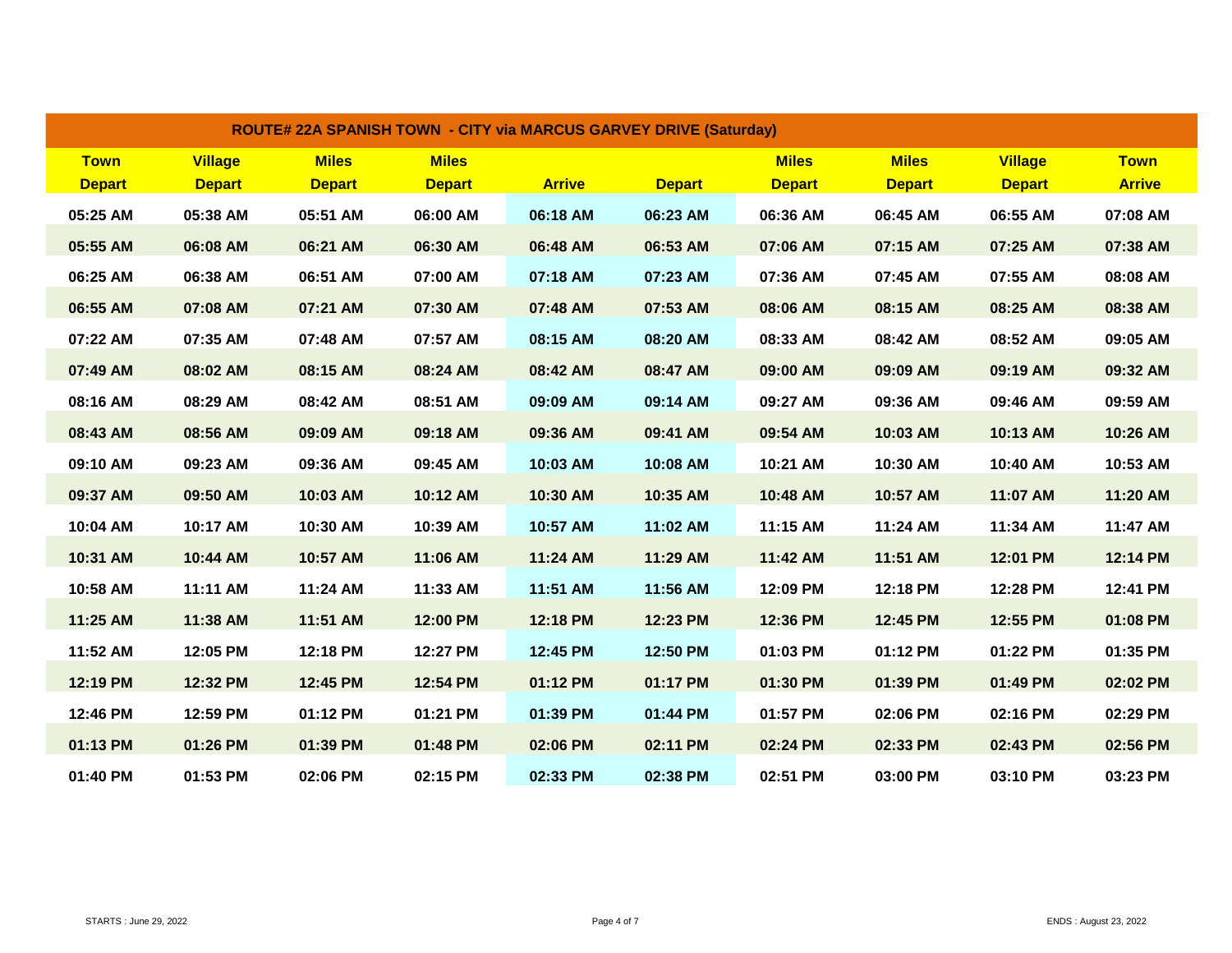| 02:07 PM       | 02:20 PM       | 02:33 PM      | 02:42 PM      | 03:00 PM      | 03:05 PM                                                               | 03:18 PM      | 03:27 PM      | 03:37 PM       | 03:50 PM       |
|----------------|----------------|---------------|---------------|---------------|------------------------------------------------------------------------|---------------|---------------|----------------|----------------|
| 02:34 PM       | 02:47 PM       | 03:00 PM      | 03:09 PM      | 03:27 PM      | 03:32 PM                                                               | 03:45 PM      | 03:54 PM      | 04:04 PM       | 04:17 PM       |
| 03:01 PM       | 03:14 PM       | 03:27 PM      | 03:36 PM      | 03:54 PM      | 03:59 PM                                                               | 04:12 PM      | 04:21 PM      | 04:31 PM       | 04:44 PM       |
| 03:28 PM       | 03:41 PM       | 03:54 PM      | 04:03 PM      | 04:21 PM      | 04:26 PM                                                               | 04:39 PM      | 04:48 PM      | 04:58 PM       | 05:11 PM       |
| 03:55 PM       | 04:08 PM       | 04:21 PM      | 04:30 PM      | 04:48 PM      | 04:53 PM                                                               | 05:06 PM      | 05:15 PM      | 05:25 PM       | 05:38 PM       |
| 04:22 PM       | 04:35 PM       | 04:48 PM      | 04:57 PM      | 05:15 PM      | 05:20 PM                                                               | 05:33 PM      | 05:42 PM      | 05:52 PM       | 06:05 PM       |
| 04:49 PM       | 05:02 PM       | 05:15 PM      | 05:24 PM      | 05:42 PM      | 05:47 PM                                                               | 06:00 PM      | 06:09 PM      | 06:19 PM       | 06:32 PM       |
| 05:16 PM       | 05:29 PM       | 05:42 PM      | 05:51 PM      | 06:09 PM      | 06:14 PM                                                               | 06:27 PM      | 06:36 PM      | 06:46 PM       | 06:59 PM       |
| 05:43 PM       | 05:56 PM       | 06:09 PM      | 06:18 PM      | 06:36 PM      | 06:41 PM                                                               | 06:54 PM      | 07:03 PM      | 07:13 PM       | 07:26 PM       |
| 06:10 PM       | 06:23 PM       | 06:36 PM      | 06:45 PM      | 07:03 PM      | 07:08 PM                                                               | 07:21 PM      | 07:30 PM      | 07:40 PM       | 07:53 PM       |
| 06:37 PM       | 06:50 PM       | 07:03 PM      | 07:12 PM      | 07:30 PM      | 07:35 PM                                                               | 07:48 PM      | 07:57 PM      | 08:07 PM       | 08:20 PM       |
| 07:04 PM       | 07:17 PM       | 07:30 PM      | 07:39 PM      | 07:57 PM      | 08:02 PM                                                               | 08:15 PM      | 08:24 PM      | 08:34 PM       | 08:47 PM       |
| 07:31 PM       | 07:44 PM       | 07:57 PM      | 08:06 PM      | 08:24 PM      | 08:29 PM                                                               | 08:42 PM      | 08:51 PM      | 09:01 PM       | 09:14 PM       |
| 08:00 PM       | 08:13 PM       | 08:26 PM      | 08:35 PM      | 08:53 PM      | 09:00 PM                                                               | 09:13 PM      | 09:22 PM      | 09:32 PM       | 09:45 PM       |
|                |                |               |               |               | <b>ROUTE# 22A SPANISH TOWN - CITY via MARCUS GARVEY DRIVE (Sunday)</b> |               |               |                |                |
|                |                |               |               |               |                                                                        |               |               |                |                |
| <b>Spanish</b> | <b>Central</b> | <b>Six</b>    | <b>Three</b>  | <b>City</b>   | <b>City</b>                                                            | <b>Three</b>  | <b>Six</b>    | <b>Central</b> | <b>Spanish</b> |
| <b>Town</b>    | <b>Village</b> | <b>Miles</b>  | <b>Miles</b>  |               |                                                                        | <b>Miles</b>  | <b>Miles</b>  | <b>Village</b> | <b>Town</b>    |
| <b>Depart</b>  | <b>Depart</b>  | <b>Depart</b> | <b>Depart</b> | <b>Arrive</b> | <b>Depart</b>                                                          | <b>Depart</b> | <b>Depart</b> | <b>Depart</b>  | <b>Arrive</b>  |
| 05:00 AM       | 05:10 AM       | 05:20 AM      | 05:29 AM      | 05:41 AM      | 05:45 AM                                                               | 05:54 AM      | 06:04 AM      | 06:14 AM       | 06:21 AM       |
| 05:45 AM       | 05:55 AM       | 06:05 AM      | 06:14 AM      | 06:26 AM      | 06:30 AM                                                               | 06:39 AM      | 06:49 AM      | 06:59 AM       | 07:06 AM       |
| 06:30 AM       | 06:40 AM       | 06:50 AM      | 06:59 AM      | 07:11 AM      | 07:15 AM                                                               | 07:24 AM      | 07:34 AM      | 07:44 AM       | 07:51 AM       |

**07:15 AM 07:25 AM 07:35 AM 07:44 AM 07:56 AM 08:00 AM 08:09 AM 08:19 AM 08:29 AM 08:36 AM**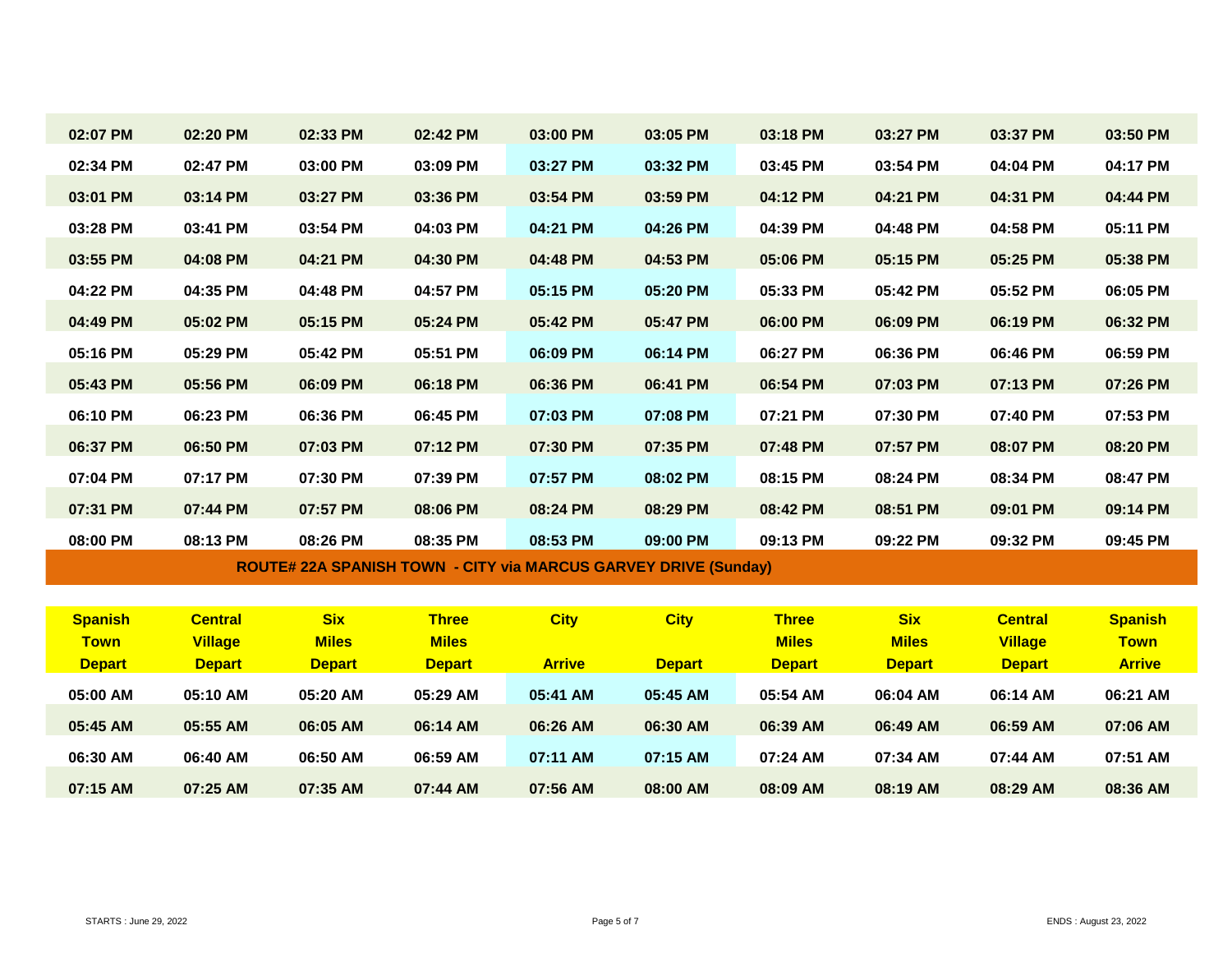| 08:00 AM       | 08:10 AM       | 08:20 AM      | 08:29 AM      | 08:41 AM      | 08:45 AM                                                                        | 08:54 AM      | 09:04 AM      | 09:14 AM       | 09:21 AM       |  |
|----------------|----------------|---------------|---------------|---------------|---------------------------------------------------------------------------------|---------------|---------------|----------------|----------------|--|
| 08:45 AM       | 08:55 AM       | 09:05 AM      | 09:14 AM      | 09:26 AM      | 09:30 AM                                                                        | 09:39 AM      | 09:49 AM      | 09:59 AM       | 10:06 AM       |  |
| 09:30 AM       | 09:40 AM       | 09:50 AM      | 09:59 AM      | 10:11 AM      | 10:15 AM                                                                        | 10:24 AM      | 10:34 AM      | 10:44 AM       | 10:51 AM       |  |
| 10:15 AM       | 10:25 AM       | 10:35 AM      | 10:44 AM      | 10:56 AM      | 11:00 AM                                                                        | 11:09 AM      | 11:19 AM      | 11:29 AM       | 11:36 AM       |  |
| 11:00 AM       | 11:10 AM       | 11:20 AM      | 11:29 AM      | 11:41 AM      | 11:45 AM                                                                        | 11:54 AM      | 12:04 PM      | 12:14 PM       | 12:21 PM       |  |
| 11:45 AM       | 11:55 AM       | 12:05 PM      | 12:14 PM      | 12:26 PM      | 12:30 PM                                                                        | 12:39 PM      | 12:49 PM      | 12:59 PM       | 01:06 PM       |  |
| 12:30 PM       | 12:40 PM       | 12:50 PM      | 12:59 PM      | 01:11 PM      | 01:15 PM                                                                        | 01:24 PM      | 01:34 PM      | 01:44 PM       | 01:51 PM       |  |
| 01:15 PM       | 01:25 PM       | 01:35 PM      | 01:44 PM      | 01:56 PM      | 02:00 PM                                                                        | 02:09 PM      | 02:19 PM      | 02:29 PM       | 02:36 PM       |  |
| 02:00 PM       | 02:10 PM       | 02:20 PM      | 02:29 PM      | 02:41 PM      | 02:45 PM                                                                        | 02:54 PM      | 03:04 PM      | 03:14 PM       | 03:21 PM       |  |
| 02:45 PM       | 02:55 PM       | 03:05 PM      | 03:14 PM      | 03:26 PM      | 03:30 PM                                                                        | 03:39 PM      | 03:49 PM      | 03:59 PM       | 04:06 PM       |  |
| 03:30 PM       | 03:40 PM       | 03:50 PM      | 03:59 PM      | 04:11 PM      | 04:15 PM                                                                        | 04:24 PM      | 04:34 PM      | 04:44 PM       | 04:51 PM       |  |
| 04:15 PM       | 04:25 PM       | 04:35 PM      | 04:44 PM      | 04:56 PM      | 05:00 PM                                                                        | 05:09 PM      | 05:19 PM      | 05:29 PM       | 05:36 PM       |  |
| 05:00 PM       | 05:10 PM       | 05:20 PM      | 05:29 PM      | 05:41 PM      | 05:45 PM                                                                        | 05:54 PM      | 06:04 PM      | 06:14 PM       | 06:21 PM       |  |
| 05:45 PM       | 05:55 PM       | 06:05 PM      | 06:14 PM      | 06:26 PM      | 06:30 PM                                                                        | 06:39 PM      | 06:49 PM      | 06:59 PM       | 07:06 PM       |  |
| 06:30 PM       | 06:40 PM       | 06:50 PM      | 06:59 PM      | 07:11 PM      | 07:15 PM                                                                        | 07:24 PM      | 07:34 PM      | 07:44 PM       | 07:51 PM       |  |
|                |                |               |               |               | <b>ROUTE# 22A SPANISH TOWN - CITY via MARCUS GARVEY DRIVE (PUBLIC HOLIDAYS)</b> |               |               |                |                |  |
|                |                |               |               |               |                                                                                 |               |               |                |                |  |
| <b>Spanish</b> | <b>Central</b> | <b>Six</b>    | <b>Three</b>  | <b>City</b>   | <b>City</b>                                                                     | <b>Three</b>  | <b>Six</b>    | <b>Central</b> | <b>Spanish</b> |  |
| <b>Town</b>    | <b>Village</b> | <b>Miles</b>  | <b>Miles</b>  |               |                                                                                 | <b>Miles</b>  | <b>Miles</b>  | <b>Village</b> | <b>Town</b>    |  |
| <b>Depart</b>  | <b>Depart</b>  | <b>Depart</b> | <b>Depart</b> | <b>Arrive</b> | <b>Depart</b>                                                                   | <b>Depart</b> | <b>Depart</b> | <b>Depart</b>  | <b>Arrive</b>  |  |
| 05:00 AM       | 05:10 AM       | 05:20 AM      | 05:29 AM      | 05:41 AM      | 05:45 AM                                                                        | 05:54 AM      | 06:04 AM      | 06:14 AM       | 06:21 AM       |  |
| 05:45 AM       | 05:55 AM       | 06:05 AM      | 06:14 AM      | 06:26 AM      | 06:30 AM                                                                        | 06:39 AM      | 06:49 AM      | 06:59 AM       | 07:06 AM       |  |
| 06:30 AM       | 06:40 AM       | 06:50 AM      | 06:59 AM      | 07:11 AM      | 07:15 AM                                                                        | 07:24 AM      | 07:34 AM      | 07:44 AM       | 07:51 AM       |  |